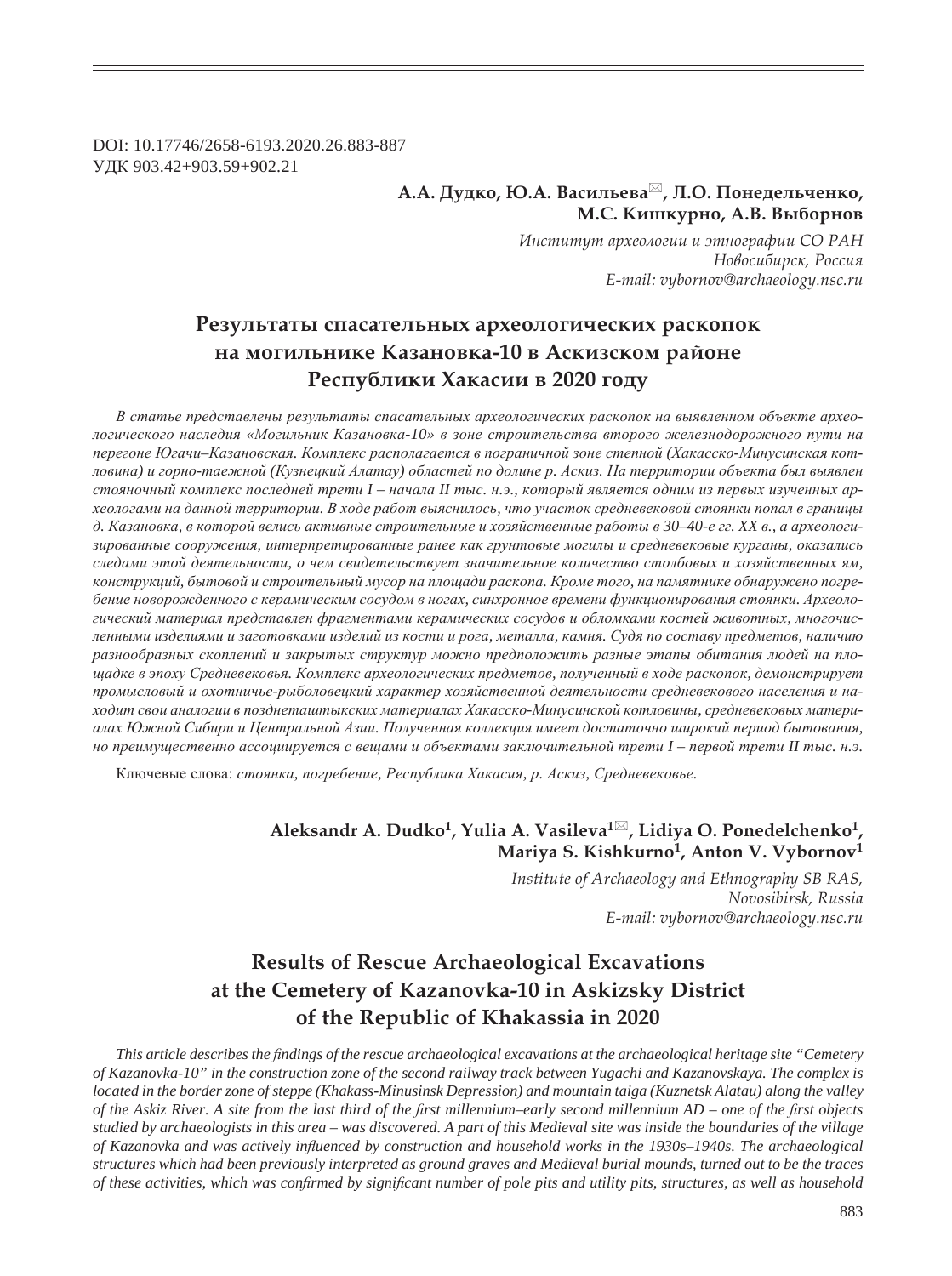*and construction waste in the excavation area. Burial of an infant with a pot at its legs, which was synchronous with the time of site's functioning, was discovered. Archaeological materials included pottery fragments, fragments of animal bones, as well as numerous artifacts and blanks of objects made of bone, horn, metal, and stone. Composition of objects and presence of various clusters and closed structures point to different stages of habitation at the site in the Middle Ages. The collection of archaeological objects obtained during the excavations demonstrates that economic activities of the Medieval population focused on hunting and ¿ shing. The ¿ nds have parallels in the Late Tashtyk materials from the Khakass-Minusinsk Depression as well as Medieval evidence from Southern Siberia and Central Asia. The collection is of a relatively wide chronological period, but is mainly associated with objects of the final third of the first millennium AD – early second millennium AD.* 

Keywords: *site, burial, Republic of Khakassia, Askiz River, Middle Ages.*

В 2019 г. в ходе государственной историко-культурной экспертизы земельного участка, отводимого под объект «Второй путь на перегоне Югачи-Казановская Красноярской железной дороги», расположенного вдоль действующей железной дороги Междуреченск – Тайшет в Аскизском р-не Республики Хакасии, были выявлены 13 объектов археологического наследия. В 2020 г. в целях их изучения и сохранения отрядами Аскизской археологической экспедиции ИАЭТ СО РАН были проведены полевые работы. Широкомасштабные спасательные археологические раскопки, с одной стороны, связаны с выполнением жестких временных условий и требований технического задания; с другой - позволяют получить и включить в научный оборот большое количество разнообразного археологического материала, содержащего информацию об истории населения определенной локации. В настоящей статье представлены предварительные результаты археологического исследования одного из объектов – «Могильник Казановка-10».

Спасательные археологические раскопки на территории памятника были проведены отрядом Аскизской археологической экспедиции ИАЭТ СО РАН под руководством А.А. Дудко. Памятник находится в центральной части Аскизского р-на Республики Хакасии, в 0,26 км к северо-западу от крайних строений с. Казановка, в 1 км к северо-западу от платформы о.п. Историческая. На небольшом увале, у подошвы пологого склона, над поймой правого берега р. Аскиз, западнее железной дороги были выявлены руинированные сооружения, собран подъемный материал. В трех заложенных шурфах археологических предметов и объектов не выявлено, культурный слой не зафиксирован. Большинство руинированных сооружений ассоциировались с грунтовыми могилами и средневековыми курганами. Центральную часть памятника занимает округлая каменно-земляная насыпь, интерпретированная в ходе разведочных работ как таштыкский склеп. Собранный подъемный материал в противопожарной распашке позволил отнести памятник к таштыкской археологической культуре и датировать I тыс. н.э. [Выборнов, 2020, с. 49].

Общая площадь раскопа, исследованного в 2020 г., составила 2 903,37 м<sup>2</sup>. Раскоп был поделен на 61 участок. В ходе исследования стало очевидным, что территория средневековой стоянки попала в границы д. Казановка, подвергалась воздействию строительных и хозяйственных работ. Фиксируется значительное количество столбовых и хозяйственных ям с остатками деревянных столбов, конструкций, а также бытовым и строительным мусором. По морфологии предметов можно утверждать, что активная современная хозяйственная деятельность на территории средневековой стоянки пришлась на 1930–1940-е гг.

Обобщенная стратиграфическая колонка раскопа представляет собой следующее чередование рыхлых отложений (сверху вниз):

Слой 1 (распаханный слой) зафиксирован на всей площади раскопа. Представляет собой темно-серую до черного гумусированную рыхлую супесь. Содержит археологический материал и бытовой мусор д. Казановка первой половины XX в.

Слой 1а (техногенный) формировался непосредственно из слоя 1, зафиксирован в западной части раскопа. Представляет собой темно-серую до черного гумусированную рыхлую супесь, насыщенную бытовым и строительным мусором. Этим слоем формировались земляные насыпи (например, насыпь 1), принятые при разведочных работах за средневековые курганы. Содержит бытовой мусор д. Казановка первой половины XX в.

Слой 2 фиксируется повсеместно. Представляет собой неоднородную плотную серую супесь с включениями щебня и гравия. Содержит в кровле слоя археологический материал средневековой стоянки.

Слой 3 фиксируется повсеместно. Представляет собой неоднородную рыхлую светло-серую супесь, насыщенную щебнем и гравием. В ряде случаев слой пробирался до выхода на коренные скальные породы. Не содержит археологический материал.

На площади раскопа выделяются отдельные скопления камней, в т.ч. вертикально установленная плита. Планиграфический и стратиграфический контекст этих «сооружений» позволяет считать их частью стояночного комплекса, однако отсутствие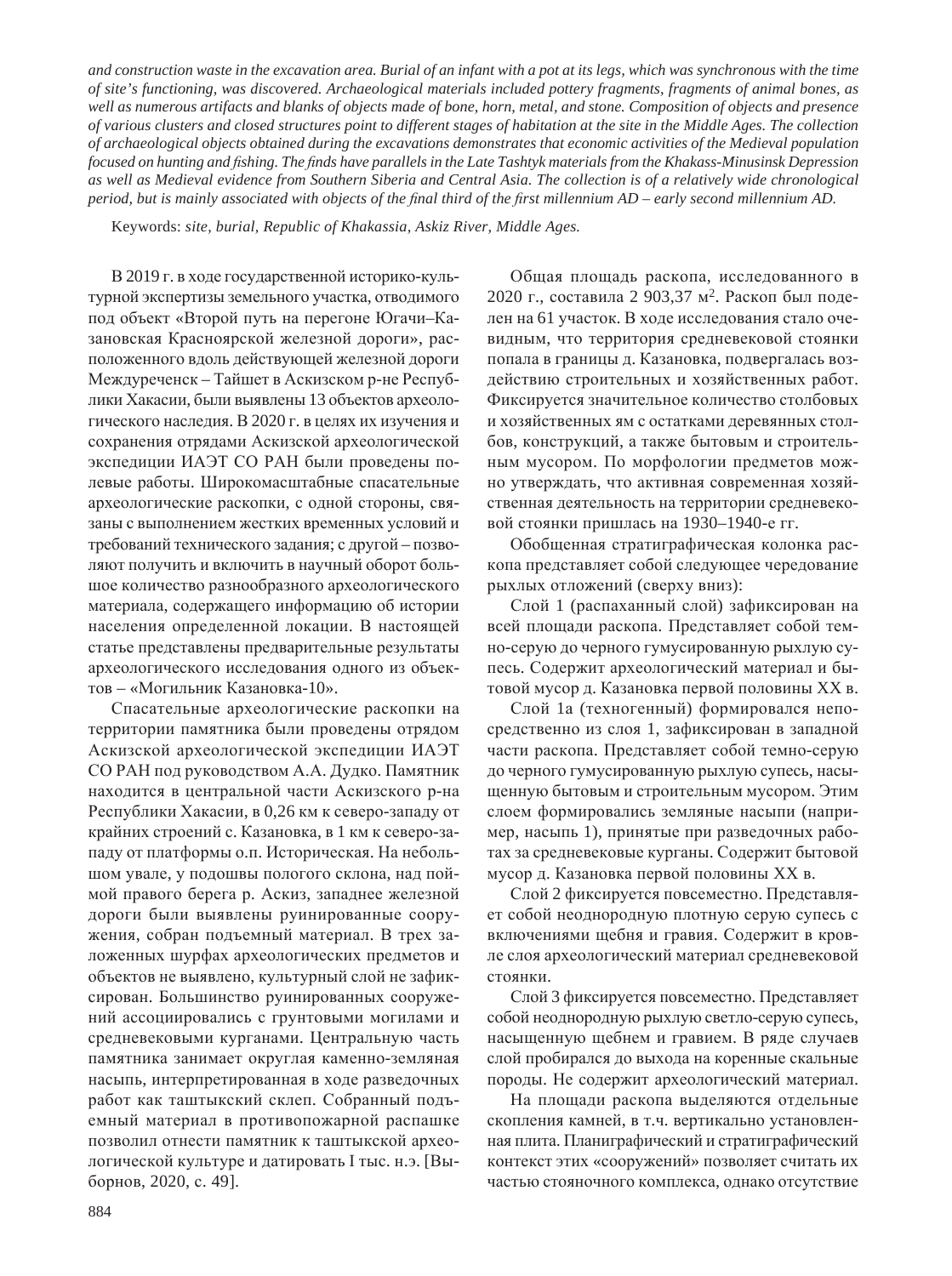ассоциаций с предметами и явных конструктивных черт не дает представления о функции структур.

Археологический материал сосредоточен в двух основных скоплениях – на участках 19/20 и участке 45, на остальной плошали он залегает рассеянно. Массовый материал представлен фрагментами керамических сосудов (порядка двух тысяч единиц) и обломками костей животных.

Коллекция керамической посуды состоит из фрагментов слабопрофилированных и с прямой стенкой плоскодонных толстостенных сосудов баночной формы закрытого типа, выполненной в технике ручной лепки. Внешняя и внутренняя сторона сосудов хорошо заглажена. Тесто с примесью песка и шамота, крупных каменистых фракций. Большая часть реконструированных сосудов без орнамента, в остальных случаях орнамент покрывает только верхнюю часть сосуда, в одном случае сосуд орнаментирован и по тулову. Основные элементы декора – повторяющиеся ряды оттисков фигурного штампа (подковообразный, треугольный, каплевидный), ряды округлых вдавлений, в некоторых случаях – прочерченные фигурные линии.

Орудийный комплекс представлен следующими категориями находок: каменные грузила (15 ед.), оселок и прочие изделия из камня (3 ед.); изделия и фрагменты изделий из металла (13 ед.), среди них 5 железных ножей, панцирная пластина, бронзовый литой браслет (?), рамчатая пряжка (рис. 1); изделия и фрагменты изделий из кости (30 ед.), среди них 14 черешковых ромбовидных в сечении наконечников стрел с плоским насадом. Каменный оселок обломан, изначально овальной формы, имеет просверленное отверстие у края. Особый интерес



Рис. 1. Металлическая рамчатая пряжка из могильника Казановка-10.

представляют единичные изделия из кости: изделие (погремушка), выполненное из кости животного с прорезанным отверстием, внутри имеется мелкая каменная фракция; фрагмент основы щетки подовальной вытянутой формы с тремя рядами отверстий, один край которой переходит в утраченную в древности ручку (рис. 2); фрагмент изделия (браслета?) (рис. 3), с лицевой стороны которо-



Рис. 2. Фрагмент основы костяной щетки из могильника Казановка-10.



Рис. 3. Фрагмент костяного изделия (браслета?) из могильника Казановка-10.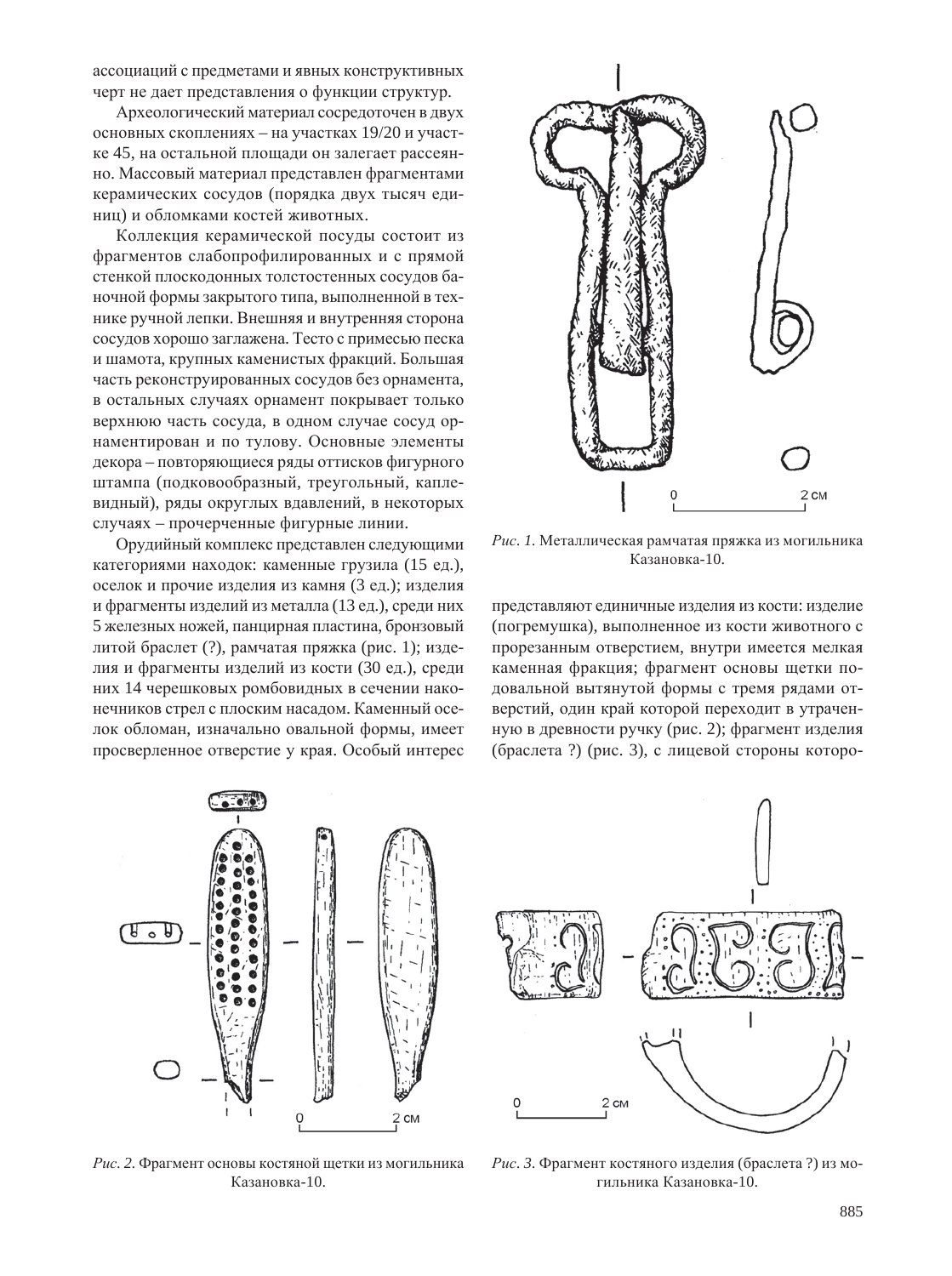го имеется парный фигурный орнамент (парные зеркально отраженные элементы). В коллекции присутствуют заготовки изделий из рога, изделия и их фрагменты (10 ед.) (см. статью И.С. Половникова и др. в настоящем сборнике «Находки изделий косторезного производства на могильнике Казановка-10 в Аскизском районе Республики Хакасии»). Кроме того, интерес представляют изделия вторичного использования – фрагменты пряслиц и скребков из фрагментов керамических сосудов (6 ед.).

В части 2 раскопа 2020 г. зафиксировано погребение 1, границы могильной ямы не фиксировались, сохранилась верхняя часть костяка и череп, сопроводительный инвентарь представлен археологически целым керамическим сосудом. Погребенный – новорожденный, возрастом до 3 месяцев. Положение костяка – на правом боку, правая рука согнута в локте, ее кисть под нижней челюстью. Комплектность – фрагменты черепа плохой сохранности; кости грудного отдела, шейные и грудные позвонки, лопатки, кости рук и ключицы хорошей сохранности. Керамический сосуд – плоскодонная толстостенная банка закрытой формы, выполненная в технике ручной лепки. Сосуд имеет качественный обжиг. Высота 10,7–12,2 см, диаметр 12 см, толщина стенок ок. 0,9 см. Орнаментирован горизонтальным рядом вдавлений треугольной лопаточки по венчику.

Археологический памятник датируется на основании предметного комплекса, который находит свои аналогии в позднеташтыкских материалах Хакасско-Минусинской котловины и средневековых материалах Южной Сибири и Центральной Азии. Нижняя дата, V в. н.э., определяется находкой рогового браслета с криволинейным орнаментом, который известен в материалах таштыкской культуры и относится к IV типу – позднему комплексу таштыкского орнамента [Кызласов, Король, 1999, с. 20–21]. Верхняя дата связана с роговыми основами для щеток, которые обычно датируются XIII–XIV вв. [Кызласов, 1983, с. 65; Нуржанов, 2017], таковая известна из раскопок позднесредневекового могильника Оя I, проведенных С.Г. Скобелевым. Остальные археологические предметы имеют достаточно широкий период бытования, но преимущественно ассоциируются с вещами и объектами заключительной трети I – начала II тыс. н.э. При этом есть связи с материалами как Хакасско-Минусинской, так и Кузнецкой котловин [Васютин А.С., Васютин С.А., Онищенко, 2012]. Часть керамики находит аналогии в материалах и таштыкской культуры, и эпохи чаа-тас – плоскодонные открытые сосуды с орнаментом по краю и без [Кызласов, Мартынов, 1986]. Другая

часть керамических сосудов отдельными чертами орнамента перекликается с известными предметами из объектов горно-таежной местности Кузнецкого Алатау и предгорных окраин Минусинских котловин. Более точная характеристика керамического материала требует восстановления сосудов и получения морфологических и технологических данных.

На основании предварительной атрибуции предметного комплекса и интерпретации стратиграфических и планиграфических наблюдений, раскопом 2020 г. на могильнике Казановка-10 изучен стояночный комплекс середины I - первой трети II тыс. н.э. Культурный слой содержит следы промысловой, охотничье-рыболовецкой деятельности. Судя по составу предметов, наличию разнообразных скоплений и закрытых структур (в частности погребения), можно предположить разные этапы обитания людей на площадке в эпоху Средневековья. Для убедительной характеристики культурных отложений и реконструкции истории местного населения определяющее значение имеет всесторонняя обработка полученных в ходе полевых исследований материалов и их соотнесение с результатами раскопок близлежащих археологических объектов (в частности раскопки В.В. Таракановым средневековых поселений в Аскизском р-не). Крайне важно соотнести результаты описанных раскопок с исследованиями стоянки Казановка-11 (раскопки Научно-производственного объединения «Археология и историко-культурная экспертиза» в 2020 г.), расположенной в 500 м от могильника Казановка-10, на которой зафиксирована разнообразная серия средневековой керамической посуды.

По итогам проведенных исследований следует констатировать полное изучение и, таким образом, сохранение части объекта археологического наследия «Могильник Казановка-10», необходимой для проведения строительства по объекту «Второй путь на перегоне Югачи – Казановская Красноярской железной дороги». Изученный стояночный комплекс демонстрирует культурное своеобразие населения, обитавшего в долине р. Аскиз при ее выходе из гор Кузнецкого Алатау в период последней трети I – первой трети II тыс. н.э.

### **Благодарности**

Авторы искренне благодарны Ю.В. Тетерину, О.А. Митько, Н.А. Боковенко за советы и консультации при исследовании памятника. Работа выполнена по проекту НИР № 0329-2019-0007 «Изучение, сохранение и музеефикация археологического и этнокультурного наследия Сибири».